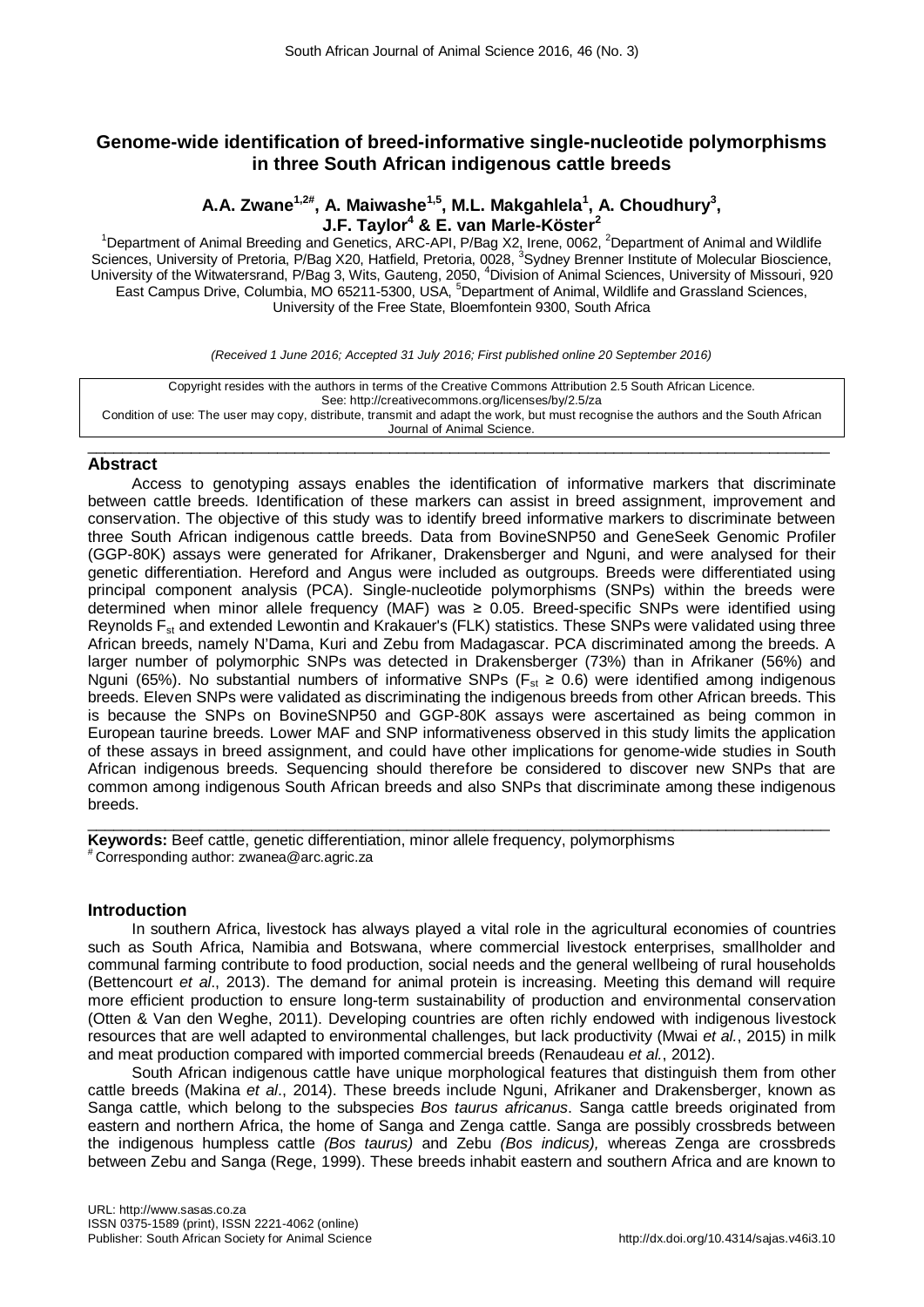be well adapted to harsh environmental conditions (Okello & Sabiiti, 2006). Nguni cattle are recognized for their ability to survive when exposed to high temperatures and low-quality grass and for their resistance to parasites and tick-borne diseases (Scholtz, 1988; Mapholi *et al*., 2014). The Afrikaner is a hardy beef cattle breed, known for its adaptation to harsh conditions. It was used in the development of the Bonsmara, a South African composite breed (Van Marle, 1974; Mason, 1996; Strydom, 2008). The Drakensberger is known for its adaptability, especially to Sourveld regions and is regarded as one of the local indigenous breeds of South Africa. Its origin and history have not been well documented (Scholtz, 2010). Other commercial breeds such as Angus and Hereford have been continuously selected for production traits including beef yield (Scholtz, 2010; Kugonza *et al*., 2011). Hereford and Angus are common European taurine breeds that were introduced to South Africa in 1892 and 1895, respectively (Hanotte *et al*., 2002; Scholtz, 2010). These breeds are well known internationally, and possess good mothering ability, good growth rate, early marketability, grazing performance and good temperament (Vasconcellos *et al*., 2003). The Hereford has contributed to the development of the South African beef industry through its role in the development of the Bonsmara breed (Scholtz, 2010).

South African beef cattle are genetically diverse. However, certain populations have been identified as critically endangered, namely Pedi and Shangaan cattle (both South African Sanga) (Rege, 1999; Mwai *et al.*, 2015). Indigenous breeds are often subjected to indiscriminate crossbreeding with exotic breeds to improve production, especially in rural areas. However, this practice leads to the loss of genetic diversity. The future utilization of indigenous genetic resources depends on their conservation, promotion and improvement (Frese *et al*., 2014). There is an urgent need to characterize South African indigenous cattle populations using genomic information to enhance their productivity and to inform on their utilization in breeding programmes (Hanotte *et al*., 2010; Mwai *et al*., 2015). However, there is limited knowledge of their genetic composition (e.g., Makina *et al*., 2014).

Knowledge of breed composition may enable better understanding of the basis of adaptive traits of cattle in their own production environments, which is critical for genome-wide association studies (Kuehn *et al*., 2011) and for assigning individuals to their population of origin (Sanz *et al*., 2014). Furthermore, understanding the breed composition of these cattle populations could be useful in predicting heterosis (Kuehn *et al*., 2011), and assisting with the proper management of genetic resources for long-term sustainability (Gorbach *et al*., 2010).

Several studies have shown the utility of single-nucleotide polymorphisms (SNP) markers for breed differentiation and individual assignment (Yoon *et al*., 2008; Negrini *et al*., 2009; Pariset *et al*., 2010; Kuehn *et al*., 2011; Lewis *et al*., 2011; Wilkinson *et al*., 2011; Dimauro *et al*., 2013; Hulsegge *et al*., 2013). Individual assignment uses genetic information to allocate an individual to a population and to determine the origin of unknown individuals (Negrini *et al*., 2008). Methods of selecting informative markers to discriminate among breeds and assign individuals to their population of origin have been described (Negrini *et al*., 2009; Ramos *et al*., 2011; Wilkinson *et al*., 2011; Opara *et al*., 2012). A relatively small number of SNPs can be used to elucidate the genetic structure among breeds (Wilkinson *et al*., 2011), and only a small set of informative SNPs, if chosen appropriately, may be needed for accurate breed assignment (Mackay *et al*., 2008; Hulsegge *et al*., 2013; Martinez-Camblor *et al*., 2014). High-density SNP assays, such as the BovineSNP50 and bovine high-density (BovineHD) are now available with large numbers of SNPs from which the most informative SNPs can be selected for breed assignment (Matukumalli *et al*., 2009). The objective of this study was to identify breed informative SNPs for differentiating among three South African cattle breeds using genotype data generated with the BovineSNP50 and GGP-80K assays.

### **Materials and Methods**

Genotype data generated from previous projects were available for this study (Makina *et al*., 2014). Data from five breeds were studied, including three indigenous South African breeds (20 Afrikaner, 48 Drakensberger and 47 Nguni) and two exotic British breeds (31 Angus and 33 Hereford), genotyped with the Illumina BovineSNP50 (Illumina, San Diego, Calif, USA) and GGP-80K assay (Neogen, Lincoln, Nebr., USA). Angus and Hereford were considered outgroups in this study because these breeds were included in the development of the BovineSNP50 chip. Afrikaner and Hereford, genotyped with the GGP-80K assay, were provided by the Department of Animal & Wildlife Sciences at the University of Pretoria, South Africa while Angus, Drakensberger and Nguni, genotyped with the BovineSNP50 assay, were provided by the Agricultural Research Council (ARC), South Africa.

BovineSNP50 BeadChip genotypes for 54 609 SNPs and GGP-80K assay genotypes for 88 683 SNPs were available, respectively. These chips contain highly informative SNPs that are evenly distributed throughout the autosomal genome of the major European cattle breeds (Michelizzi *et al*., 2011). The GGP-80K assay consists of SNPs common to taurine cattle that were derived from the BovineSNP50 and BovineHD assays, but includes variants derived from these assays that are common in *Bos indicus* (Edea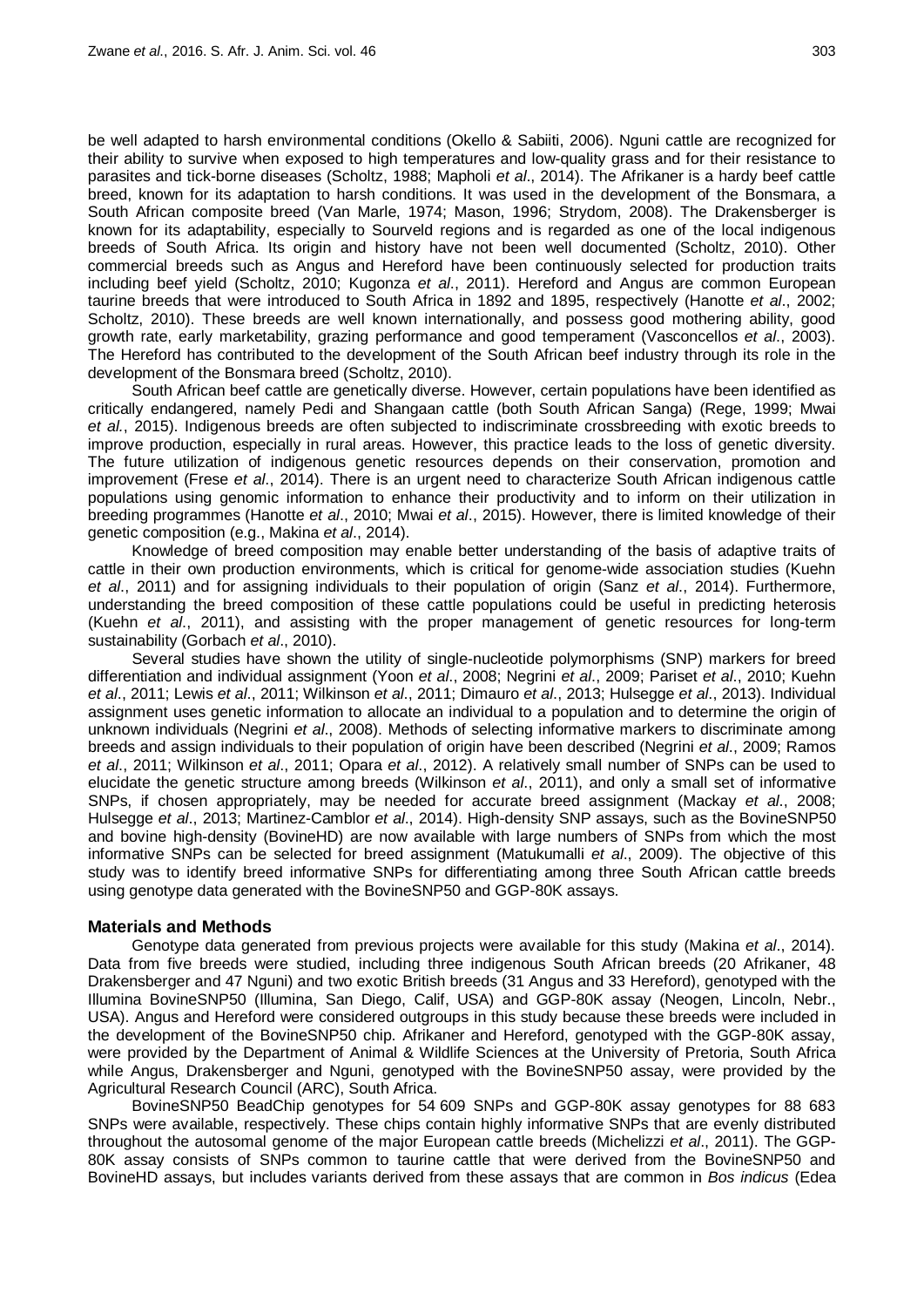*et al*., 2015). Genotypes from the two genotyping platforms were merged and SNPs that were common to both BeadChips (i.e., 28 261 SNPs) were used for the analysis. The markers were next filtered within breeds to remove those with call rates of less than 98% and samples with more than 10% missing genotypes. After applying these filters, 26 472 SNPs remained for further analysis. To evaluate that the genotypes had been called with the same Illumina format for both assays, sets of Afrikaner ('afr',  $n = 48$ ), Hereford ('hfd',  $n = 20$ ) and Angus ('ang',  $n = 20$ ) animals genotyped with the Illumina BovineSNP50 chip and called with the Illumina A/B format were included in the analysis (Makina *et al*., 2014; Decker *et al*., 2014). Furthermore, three breeds originating from Africa (N'Dama *(Bos taurus taurus)*, Kuri *(Bos taurus taurus)* and Zebu from Madagascar *(Bos taurus indicus)*) were used to compare the indigenous South African breeds with these other African breeds. These breeds were among the several African breeds in the dataset, but were selected based on their demographic location since no breeds originate from neighbouring countries to South Africa.

Allele frequency estimates for each SNP marker were used to determine its utility for breed differentiation. To examine the basic indices of genetic variability between the breeds, allele frequency distributions and the proportion of SNPs were estimated within a breed using PLINK version 1.09 (Purcell *et al*., 2007). SNP proportions by minor allele frequency (MAF) ≥ 0.05 were determined for each breed (Edea *et al*., 2012; Grasso *et al*., 2014; Edea *et al*., 2015). Within-population genetic diversity was estimated by calculating observed heterozygosity (Ho), expected heterozygosity (He) and mean inbreeding for each population using GoldenHelix SNP & Variation Suite (SVS) software (GoldenHelix Inc., Bozeman, Mont, USA) (Grasso *et al*., 2014).

For genetic structure analysis with PCA, 26 472 SNPs were further filtered across breeds to remove SNPs with call rates ≤ 98%, MAF ≤ 0.01 or with *P*-value for a chi-square test for Hardy-Weinberg equilibrium (HWE) ≤ 0.0001 (Lee *et al*., 2013). SNPs were filtered to avoid the effects of ascertainment bias on diversity indexes and genetic distances (Edea *et al*., 2015). The average proportion of alleles shared between animals was calculated using PLINK using the commands - - cluster and - - distance-matrix and the resulting matrix was used to generate the PCA plots (Kijas *et al*., 2012). The genotypes from 'afr', 'hfd' and 'ang' were used to check for the possibility of assay or genotyping call effects between the two datasets (BovineSNP50 and GGP-80K), using principal component analysis (PCA) analysis (Gurdasani *et al.*, 2015).

Breed-specific markers were determined by identifying markers with MAF ≥ 0 (Grasso *et al*., 2014). A SNP was declared to be breed specific when it possessed an allele that was present in only one breed (Ramos *et al.*, 2011). To find the SNPs that distinguished between the breeds, pairwise F<sub>st</sub> (Weir & Cockerham, 1984; Weir, 1996) and Lewontin and Krakauer's (FLK) statistics (Lewontin & Krakauer, 1973) were calculated between each pair of breeds (Wilkinson *et al.*, 2011; Fariello *et al.*, 2013). Pairwise F<sub>st</sub> was calculated using SVS software and the FLK statistics were calculated with the haplotype-based method in hapFLK (Bonhomme *et al*., 2010). The method uses the genetic distance of Reynolds *et al.* (1983), and builds the population relationship tree using the neighbour-joining algorithm applied to the matrix of Reynolds distances for a specified outgroup (e.g., Angus in this study). SNP pairs with high FLK values (*P* <0.001) and Fst values of 0.60 or greater were selected for each breed comparison (Nishimura *et al*., 2012).

## **Results**

The average MAF observed for Afrikaner, Drakensberger, Nguni, Hereford and Angus is shown in Table 1. There were no differences between the indigenous and the exotic breeds for the proportion of SNP with MAF ≥ 0.01. A small difference was observed between the Afrikaner and Nguni populations for the proportion of SNP with MAF ≥ 0 and MAF ≥ 0.01. However, for both MAF criteria, the Drakensberger and Angus (a taurine breed) were similar. Less than 1% of the SNPs were fixed within the South African indigenous cattle (data not shown).

As shown in Figure 1, approximately 80% of the markers had MAF ≥ 0.01, while 65% of markers were highly polymorphic with MAF ≥ 0.05 across the South African indigenous breeds. In the Drakensberger, 73% of the markers were highly polymorphic, which was greater than in Angus (68%). The Afrikaner had the lowest proportion of polymorphic SNPs compared with the other breeds. Angus and Hereford generally had high levels of polymorphism. Table 2 presents the measure of Ho, He and average inbreeding coefficients. There was low observed heterozygosity (Ho) in Hereford compared with the other breeds (Table 2).

A principal component analysis was performed to evaluate the genetic structure and affinities among the five populations included in this study. Figure 2 illustrates the clustering of the five breeds, showing the separation of indigenous South African breeds and exotic breeds (Angus and Hereford). The cluster also shows the relationship between the Drakensberger and exotic breeds. The cluster of the five breeds with 'afr', 'hfd' and 'ang' showed that the observed pattern of clustering separated these populations based on their relatedness rather than on their genotyping platforms (BovineSNP50 versus GGP-80K) or sample batches, as shown in Figure 3. These PCA results, as expected, show that the indigenous populations cluster closer to each other in comparison with the exotic breeds.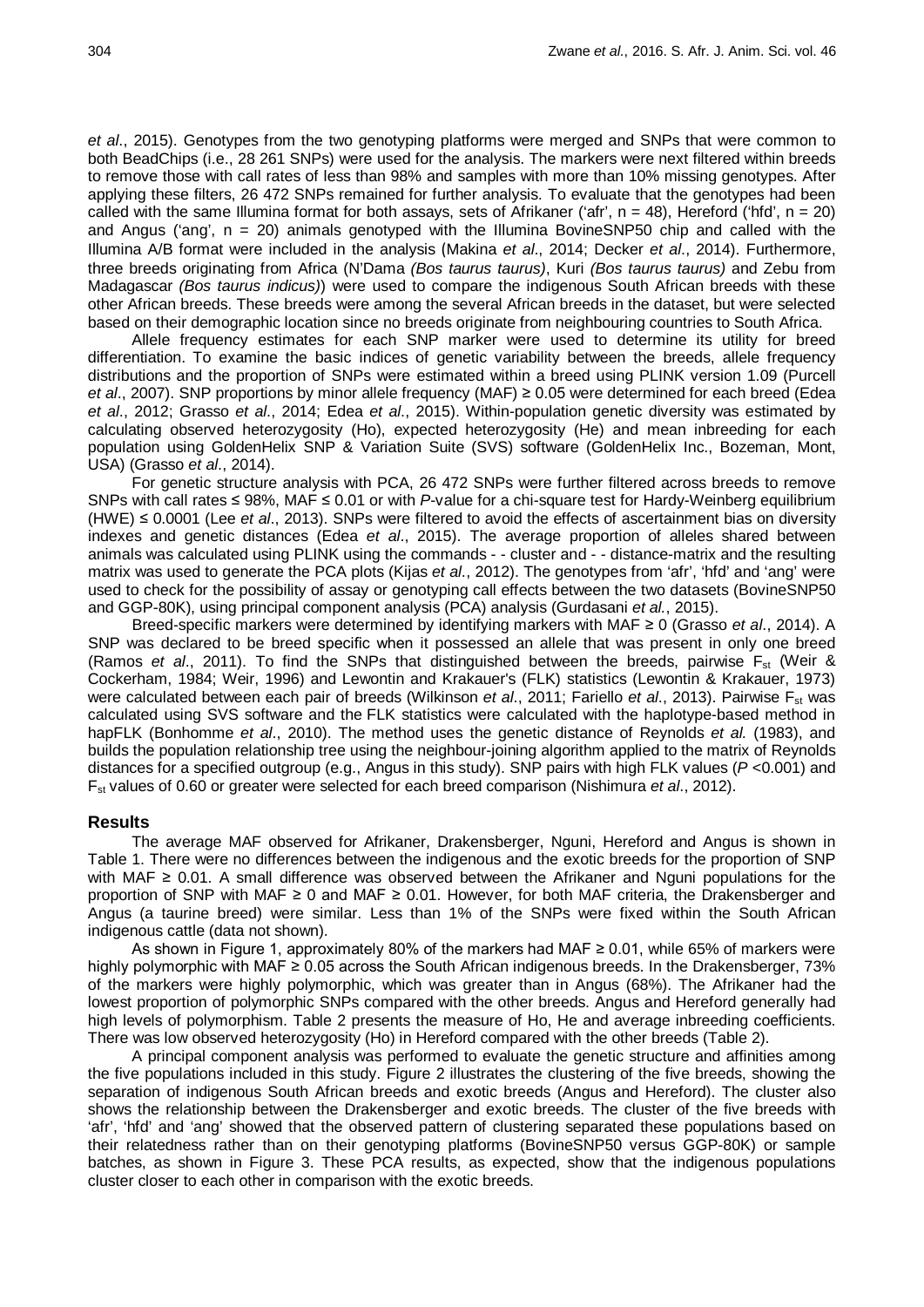**Table 1** Average minor allele frequency (MAF) and standard deviations (SD) in Afrikaner (AFR), Drakensberger (DRA), Nguni (NGI), Angus (ANG) and Hereford (HFD) cattle breeds

| <b>Population</b>       | <b>Breed</b> | No. of animals | Mean $\pm$ SD<br>$(MAF \geq 0)$ | Mean $\pm$ SD<br>$(MAF \ge 0.01)$ | Mean $\pm$ SD<br>(MAF $\geq$ 0.05) |
|-------------------------|--------------|----------------|---------------------------------|-----------------------------------|------------------------------------|
|                         |              |                |                                 |                                   |                                    |
| Indigenous breeds       |              |                |                                 |                                   |                                    |
| Afrikaner               | <b>AFR</b>   | 20             | $0.20 \pm 0.159$                | $0.24 \pm 0.146$                  | $0.25 \pm 0.138$                   |
| Drakensberger           | <b>DRA</b>   | 48             | $0.26 \pm 0.145$                | $0.26 + 0.142$                    | $0.28 \pm 0.130$                   |
| Nguni                   | <b>NGI</b>   | 47             | $0.21 \pm 0.158$                | $0.23 + 0.151$                    | $0.27 + 0.133$                     |
| Outgroup taurine breeds |              |                |                                 |                                   |                                    |
| Hereford                | <b>HFD</b>   | 33             | $0.28 \pm 0.142$                | $0.29 \pm 0.136$                  | $0.30 \pm 0.126$                   |
| Angus                   | ANG          | 31             | $0.26 \pm 0.147$                | $0.27 \pm 0.139$                  | $0.29 \pm 0.126$                   |
|                         |              |                |                                 |                                   |                                    |



**Figure 1** Single-nucleotide polymorphism and monomorphism as determined by minor allele frequency = 0, MAF ≥ 0.01 and MAF ≥ 0.05 thresholds for each breed. (AFR: Afrikaner; DRA: Drakensberger; NGI: Nguni; ANG: Angus; HFD: Hereford).

**Breed Breed group Observed heterozygosity (Ho) Expected heterozygosity (He) Mean inbreeding coefficient (fi)** AFR Sanga 0.22 0.22 0.00 ANG Taurine 0.25 0.24 0.03 DRA Sanga 0.26 0.25 0.01 HFD Taurine 0.20 0.20 −0.02 NGI Sanga 0.24 0.23 −0.01

**Table 2** Indexes of genetic diversity in South African cattle breeds

AFR: Afrikaner; DRA: Drakensberger; NGI: Nguni; ANG: Angus; HFD: Hereford.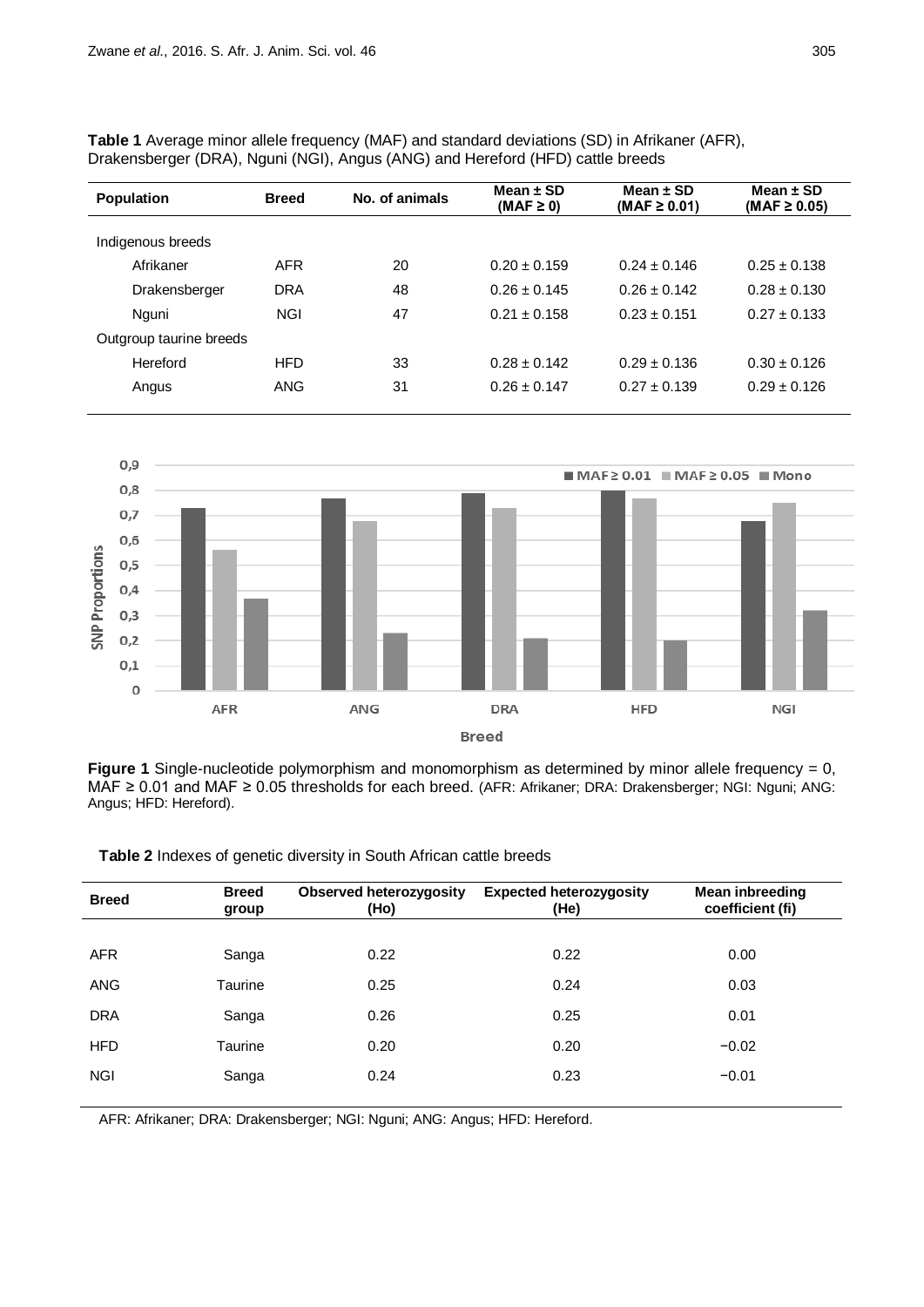

**Figure 2** Principal component analysis for population structure in South African cattle populations showing first two principal components for all the breeds. (AFR: Afrikaner; DRA: Drakensberger; NGI: Nguni; ANG: Angus; HFD: Hereford).



**Figure 3** First two principal components for the eight breeds (five breeds including second Afrikaner (afr), Hereford (hfd) and Angus (ang) group genotyped with BovineSNP50K). (AFR: Afrikaner; DRA: Drakensberger; NGI: Nguni; ANG: Angus; HFD: Hereford).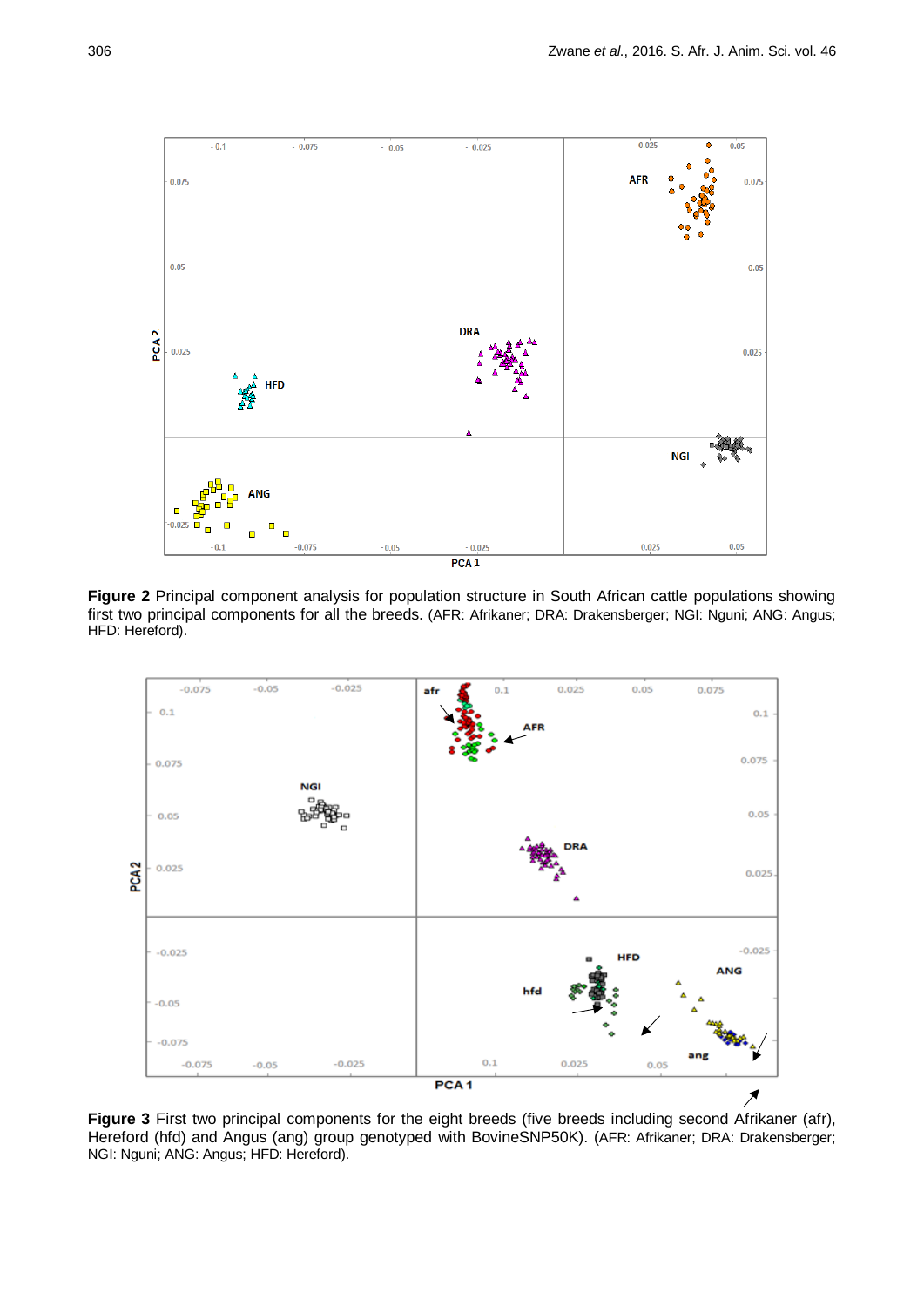To examine the influence of indicine introgression in the indigenous South African breeds, PCA of allele sharing was performed between South African and the other African populations (N'Dama (NDAM), Kuri (KUR) and Zebu from Madagascar (ZMA) breeds) (Figure 4). This analysis showed a clear separation between the South African and other African breeds. The clustering still placed Drakensberger on the diagonal axis between European and African taurine breeds. Regardless of the analytical method or subset of breeds analysed, these three groups were consistently observed to be highly differentiated. SNPs with highly differentiated allele frequencies were identified using pairwise Reynolds Fst and hapFLK analyses. From this analysis, 325 informative loci, for example SNPs with Fst ≥ 0.6, were identified between South African breeds, but the hapFLK analysis provided little evidence of the existence of highly breed informative SNPs in these data ( $P > 0.001$ ).



**Figure 4** Clustering of five South African cattle breeds and three African breeds showing separation among the breeds. (AFR: Afrikaner; DRA: Drakensberger; NGI: Nguni; ANG: Angus; HFD: Hereford; NDAM: N'Dama; KUR: Kuri; ZMA: Zebu from Madagascar).

Analyses of South African breeds with African breeds (N'Dama, Kuri and Zebu from Madagascar) revealed a set of informative SNPs that differentiate the South African indigenous and other African (taurine × indicine) breeds. Differentiated regions were identified on nine chromosomes (Table 3), containing SNPs with high FLK values. Furthermore, these SNPs were checked against a SNP allele frequency database at the University of Missouri to determine whether they were fixed only in the African breeds. This revealed that both alleles at each SNP segregated in at least 30 other cattle breeds for all SNPs (data not shown). Consequently, the SNPs producing high FLK values did not possess alleles that were specific to the African breeds, but are sufficiently skewed in frequency to differentiate South African cattle breeds from other African breeds.

#### **Discussion**

The analyses performed in this study were conducted to identify breed informative markers for use in discriminating among indigenous South African cattle breeds using the BovineSNP50 and GGP-80K data. A number of studies have shown the usefulness of SNP data for identifying breed informative SNPs for discrimination among breeds (Negrini *et al*., 2009; Wilkinson *et al*., 2011; Edea *et al*., 2012; Nishimura *et al*., 2012). Although the BovineSNP50 and GGP-80K assays were designed to contain variants that were common to taurine breeds, the authors decided to test their usefulness in identifying informative SNPs to discriminate between South African indigenous cattle breeds. The differences between cattle breeds for the mean MAFs ranged from 0.20 to 0.29 with an average of 0.24 (SD = 0.143) and were similar to those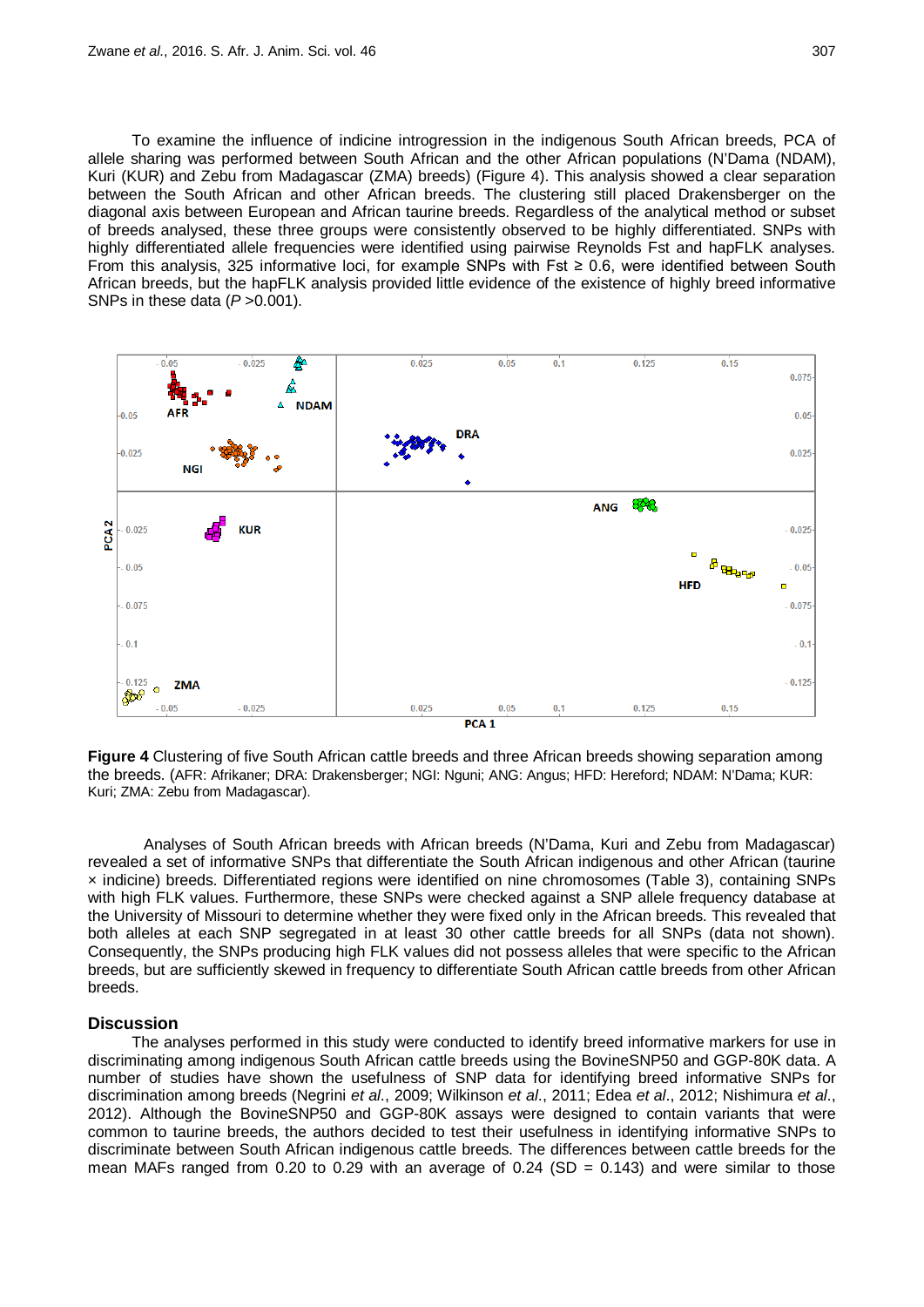| <b>SNP</b>            | Chromosome<br><b>No</b> | <b>Position</b> | <b>MAF</b> |
|-----------------------|-------------------------|-----------------|------------|
| BTB-00187975          | 4                       | 57553315        | 0.13       |
| BTB-00432889          | 10                      | 62653672        | 0.11       |
| BTB-01642403          | 24                      | 6512738         | 0.48       |
| BTB-00363099          | 8                       | 84738093        | 0.11       |
| ARS-BFGL-NGS-14285    |                         | 30024945        | 0.40       |
| BFGL-NGS-109801       | 17                      | 55713369        | 0.37       |
| ARS-BFGL-NGS-34121    | 21                      | 32113699        | 0.18       |
| BTA-70284-no-rs       | 4                       | 41895490        | 0.46       |
| Hapmap48127-BTA-93939 |                         | 142370512       | 0.14       |
| ARS-BFGL-BAC-27254    | 20                      | 44861949        | 0.42       |
| BTA-118486-no-rs      | 19                      | 21716537        | 0.32       |

**Table 3** Informative single-nucleotide polymorphisms that discriminate between South African and African breeds

SNP: Single nucleotide polymorphism; MAF: Minor allele frequency.

observed in previous studies (Chan *et al*., 2008; Edea *et al*., 2012). Studies have shown that MAF limits the utility of markers in association studies owing to the effects of rare alleles that are difficult to estimate (Gurgul *et al*., 2013). Although rare and fixed alleles could be used to explain the distinct loci in a particular population, they may account for the reduced percentage of informative markers within the breeds (Dadi *et al*., 2011). SNPs with low MAF have a frequency imbalance between the two allelic groups, which may reflect functional importance (Cargill *et al*., 1999).

The differences in allele frequencies among the breeds may be caused by genetic drift, selection to adaptation to the local South African environment or ancient divergence among founder populations (MacEachern *et al*., 2009, Dadi *et al*., 2012). The lowest average MAF was observed in Afrikaner (0.20). Drakensberger had a higher average MAF compared with the Afrikaner and Nguni. This agrees with the study by Makina *et al.* (2014), which revealed the closer relationship of Drakensberger to the European taurine breeds. The overall MAF in South African indigenous breeds was lower compared with the European taurine breeds, which may be due to ascertainment bias in the design of the BovineSNP50 assay. McKay *et al.* (2008) also found a lower average MAF for *Bos indicus* than for *Bos taurus* breeds. The lower MAF in *Bos indicus* could again reflect the lower representation of indicine populations in the design of these assays such that common loci identified in taurines are generally not the most common in indicines (Chan *et al*., 2008; Edea *et al*., 2012; Espigolan *et al*., 2013). Therefore, it is possible that the SNPs that have been identified as being useful in one population may not necessarily be as useful in another (Allen *et al*., 2010). The differences in observed allele frequencies among breeds show the genetic diversity that exists within and between the breeds (Allen *et al*., 2010).

The proportion of SNP polymorphisms that was common to South African indigenous cattle breeds was generally lower than for the two British breeds, except for Drakensberger. This result was expected because these breeds were included in the design of the bovine SNP assays. The higher level of polymorphisms in Drakensberger is likely related to the admixture that occurred in the development of the breed, which was observed by Makina *et al.* (2014). The higher degree of SNP polymorphisms observed in indigenous breeds could have contributed to the inability to find SNPs with alleles that are specific to South African indigenous breeds, and could have other significant impacts on the design and application of marker association studies in South African populations. Studies have indicated that the majority of the SNP markers on the BovineSNP50 BeadChip were discovered in Angus, Holstein and Hereford (Van Tassell *et al*., 2008) and could have influenced the level of SNP informativeness in such a way that the breeds used in the discovery process show higher MAFs and SNP variability, manifested in this study in Angus and Hereford compared with the South African indigenous breeds.

The separation of indigenous South African breeds from Angus and Hereford populations was consistent with the current understanding of ancestry and population structure in South African populations (Makina *et al*., 2014). It was also in agreement with insights from previous studies that included partially overlapping populations (Decker *et al*., 2014). Since subsets of animals from the same breed that were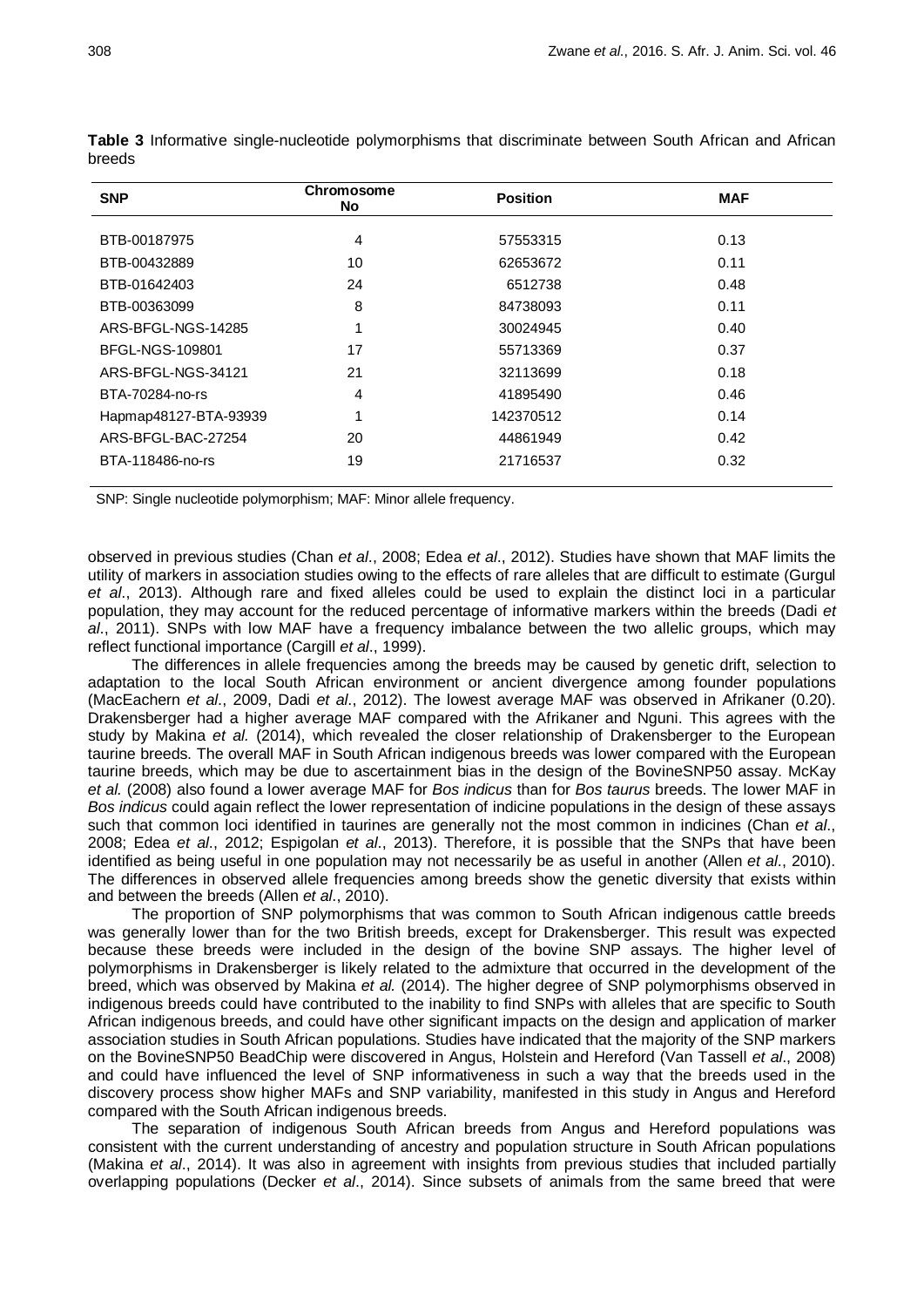genotyped on assays clustered closely (Figure 3), this indicates that there were no assay or genotyping effects from differences in ascertainment bias, genotyping accuracy, allele calling or other technical variables between the genotyping platforms (Gurdasani *et al*., 2015).

The Fst measure for genetic differentiation (Willing *et al*., 2015) and the FLK test, which accounts for unequal population size and the hierarchical structure of relationships among the populations (Bonhomme, 2010), provided little evidence of the existence of breed informative SNPs from these genotyping platforms in indigenous South African breeds. This could be because of lower MAF and high SNP polymorphisms observed between these breeds (Tabangin *et al*., 2009). It is generally considered that uninformative markers (i.e. low MAF loci) add variability and noise to the results and compromise the power of population genetic studies (Liu *et al*., 2005). However, effective exploration of other SNP identification methods, such as genome resequencing, could help to identify the most informative markers, and produce an optimal minimum set of markers that could accurately and efficiently differentiate among populations (Ding *et al*., 2011).

The cluster of South African indigenous breeds and other African breeds sampled from Decker *et al.* (2014) enabled the identification of the regions in the genome that discriminate between the populations. Eleven identified SNPs with higher  $F_{st}$  values (>0.6) and higher FLK best described the distinctiveness of the breeds. These SNPs were useful in segregating the South African breeds from the other African breeds. The numbers of SNPs, however, were lower than the 18 informative SNPs found between Japanese Black and Holstein by Nishimura *et al*. (2012) using BovineSNP50 data. This is consistent with the development of the assay in which SNPs with a high MAF across taurine breeds were preferentially selected in the assay design. Consequently, sets of randomly chosen SNP markers in taurine breeds may have sufficient genetic information to produce moderate levels of power to assign individuals to other taurine breeds (Wilkinson *et al*., 2011). Therefore, the allele frequency distribution within other breeds reveals that the 11 identified SNPs do not possess breed-specific alleles. This suggests that the sequencing of indigenous South African breeds should be considered to identify a large number of informative SNPs specific to discriminating among South African breeds.

### **Conclusion**

The levels of genetic variation for SNPs on the BovineSNP50 and GGP-80K assays identified in this study indicate that these assays have utility for genetic studies in South African populations. The lower average MAF in the indigenous South African breeds reduced the effectiveness of the assays for the selection of breed-informative markers. This may affect their utility in downstream genomic applications. The assays were not adequate for identifying breed informative markers allowing for a small subset of markers to be used to differentiate between the South African indigenous breeds and African breeds. Therefore, identification of SNPs with breed-specific fixation of alternate alleles appears to require the whole genome sequencing of pools of DNA from individuals from the local cattle breeds to avoid the biases inherent to SNP assays. This would help to overcome the challenge of ascertainment bias, and would improve the MAF distribution of variants available for genotyping South African indigenous breeds.

#### **Acknowledgements**

The authors acknowledge the financial support from the Red Meat Research and Development of South Africa (RMRDSA). The financial assistance of the National Research Foundation (NRF) towards this research is hereby acknowledged by the first author. Opinions expressed and conclusions arrived at are those of the authors and are not necessarily to be attributed to the NRF.

#### **Authors' Contributions**

AAZ designed the experiment, carried out the analysis and drafted the manuscript. AC, MLM assisted with statistical analysis. AM, EVM and JFT structured scientific content. All authors provided editorial suggestions and revisions, read and approved the final draft.

#### **Conflict of Interest Declaration**

The authors declare that they have no competing interests.

## **References**

- Allen, H.L., Estrada, K., Lettre, G., Berndt, S.I., Weedon, M.N., Rivadeneira, F., Willer, C.J., Jackson, A.U., Vedantam, S., Raychaudhuri, S. & Ferreira, T., 2010. Hundreds of variants clustered in genomic loci and biological pathways affect human height. Nat. 467, 832-838.
- Bettencourt, E.M.V., Tilman, M., Henriques, P.D.D.S., Narciso, V. & Carvalho, M.L.D.S., 2013. The economic and sociocultural role of livestock in the wellbeing of rural communities of Timor-Leste. CEFAGE-UE Working Paper 2013/01. pp. 1-18.
- Bonhomme, M., Chevalet, C., Servin, B., Boitard, S., Abdallah, J., Blott, S. & SanCristobal, M., 2010. Detecting selection in population trees: the Lewontin and Krakauer test extended. Genet. 186, 241-262.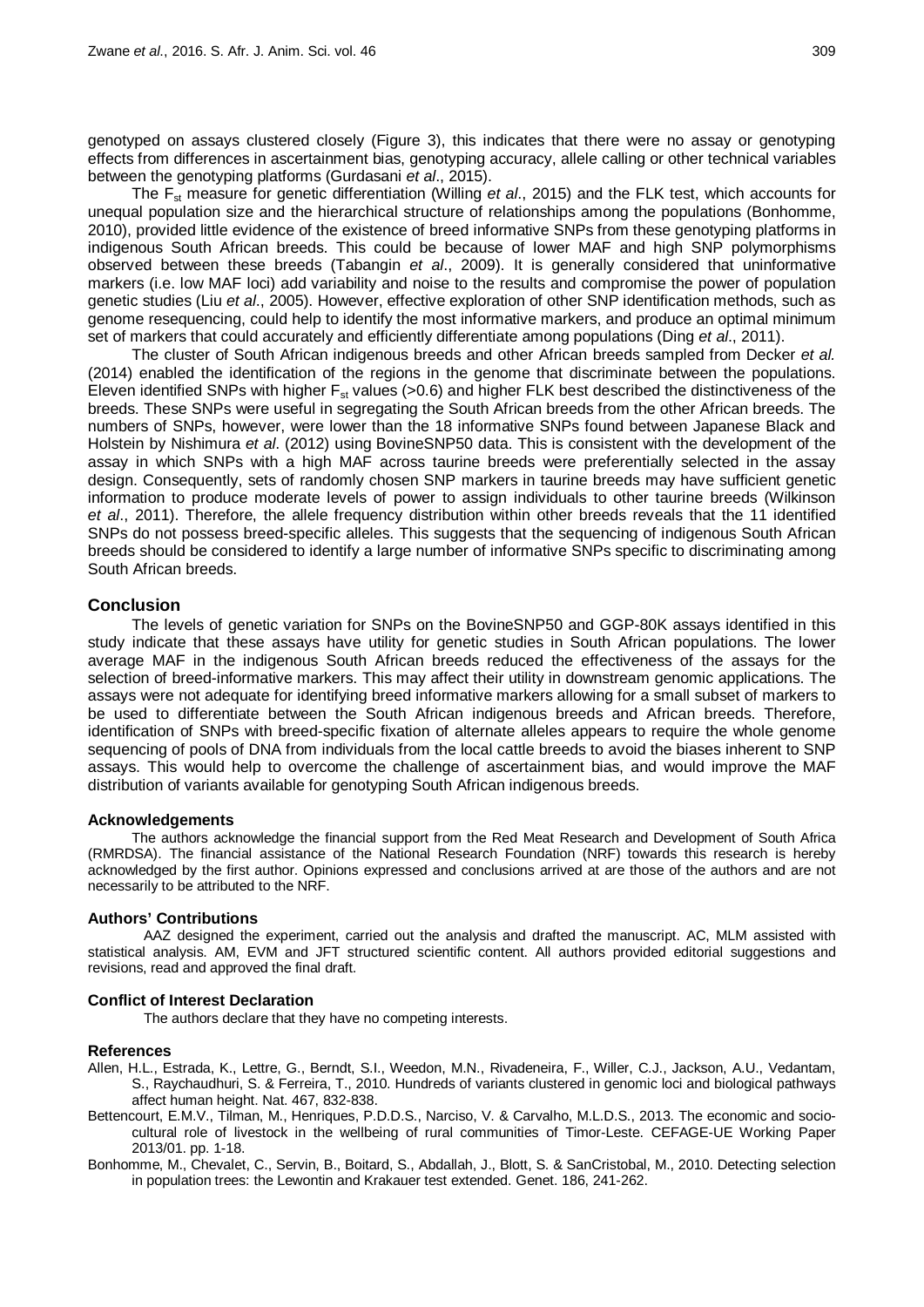- Bradley, D.G., MacHugh, D.E., Loftus, R.T., Sow, R.S., Hoste, C.H. & Cunningham, E.P., 1994. Zebu-taurine variation in Y chromosomal DNA: A sensitive assay for genetic introgression in West African trypanotolerant cattle populations. Anim. Genet. 25, 7-12.
- Cargill, M., Altshuler, D., Ireland, J., Sklar, P., Ardlie, K., Patil, N., Lane, C.R., Lim, E.P., Kalyanaraman, N., Nemesh, J. & Ziaugra, L., 1999. Characterization of single-nucleotide polymorphisms in coding regions of human genes. Nat. Genet. 22, 231-238.
- Chan, E.K.F., Hawken, R. & Reverter, A., 2008. The combined effect of SNP-marker and phenotype attributes in genome-wide association studies. Anim. Genet*.* 40, 149-156.
- Dadi, H., Kim, J.J., Yoon, D. & Kim, K.S., 2011. Evaluation of single nucleotide polymorphisms (SNPs) genotyped by the Illumina Bovine SNP50K in cattle focusing on Hanwoo breed. Asian Austral. J. Anim. Sci. 25, 28-32.
- Decker, J.E., McKay, S.D., Rolf, M.M., Kim, J., Alcala, A.M., Sonstegard, T.S., Hanotte, O., Gotherstrom, A., Seabury, C.M., Praharani, L. & Babar, M.E., 2014. Worldwide patterns of ancestry, divergence, and admixture in domesticated cattle. PLoS Genet. 10 (3), e1004254, 1-14.
- Dimauro, C., Cellesi, M., Steri, R., Gaspa, G., Sorbolini, S., Stella, A. & Macciotta, N.P.P., 2013. Use of the canonical discriminant analysis to select SNP markers for bovine breed assignment and traceability purposes. Anim. Genet. 44, 377-382.
- Ding, L., Wiener, H., Abebe, T., Altaye, M., Go, R.C., Kercsmar, C., Grabowski, G., Martin, L.J., Hershey, G.K.K., Chakorborty, R. & Baye, T.M., 2011. Comparison of measures of marker informativeness for ancestry and admixture mapping. BMC Genomics 12 (622), 1-18.
- Edea, Z., Dadi, H., Kim, S.W., Dessie, T. & Kim, K.S., 2012. Comparison of SNP variation and distribution in indigenous Ethiopian and Korean Cattle (Hanwoo) populations. Genomics Inform*.* 10, 200-205.
- Edea, Z., Bhuiyan, M.S.A., Dessie, T., Rothschild, M.F., Dadi, H. & Kim, K.S., 2015. Genome-wide genetic diversity, population structure and admixture analysis in African and Asian cattle breeds. Anim. 9, 218-226.
- Espigolan, R., Baldi, F., Boligon, A.A., Souza, F.R., Gordo, D.G., Tonussi, R.L., Cardoso, D.F., Oliveira, H.N., Tonhati, H., Sargolzaei, M. & Schenkel, F.S., 2013. Study of whole genome linkage disequilibrium in Nellore cattle. BMC Genomics 14, 1-8.
- Fariello, M.I., Boitard, S., Naya, H., SanCristobal, M. & Servin, B., 2013. Detecting signatures of selection through haplotype differentiation among hierarchically structured populations. Genet. 193, 929-941.
- Frese, L., Palme, A. & Kik, C., 2014. On the sustainable use and conservation of plant genetic resources in Europe. Report from Work Package 5, 1-34.
- Gorbach, D.M., Makgahlela, M.L., Reecy, J.M., Kemp, S.J., Baltenweck, I., Ouma, R., Mwai, O., Marshall, K., Murdoch, B., Moore, S. & Rothschild, M.F., 2010. Use of SNP genotyping to determine pedigree and breed composition of dairy cattle in Kenya. J. Anim. Breed. Genet. 127, 348-351.
- Grasso, A.N., Goldberg, V., Navajas, E.A., Iriarte, W., Gimeno, D., Aguilar, I., Medrano, J.F., Rincón, G. & Ciappesoni, G., 2014. Genomic variation and population structure detected by single nucleotide polymorphism arrays in Corriedale, Merino and Creole sheep. Genet. Mol. Biol. 72, 389-395.
- Gurdasani, D., Carstensen, T., Tekola-Ayele, F., Pagani, L., Tachmazidou, I., Hatzikotoulas, K., Karthikeyan, S., Iles, L., Pollard, M.O., Choudhury, A. & Ritchie, G.R., 2015. The African genome variation project shapes medical genetics in Africa. Nat. 517 (7534), 327-332.
- Gurgul, A., Żukowski, K., Pawlina, K., Ząbek, T., Semik, E. & Bugno-Poniewierska, M., 2013. The evaluation of bovine SNP50 BeadChip assay performance in Polish Red cattle breed. Folia Biol. 61, 173-176.
- Hanotte, O., Bradley, D.G., Ochieng, J.W., Verjee, Y., Hill, E.W. & Rege, J.E.O., 2002. African pastoralism: Genetic imprints of origins and migrations. Science 296 (5566), 336-339.
- Hanotte, O., Dessie, T. & Kemp, S., 2010. Time to tap Africa's livestock genomes. Sci. (Washington) 328, 1640-1641.
- Hayes, B. & Goddard, M., 2010. Genome-wide association and genomic selection in animal breeding. Genome 53 (11), 876-883.
- Heaton, M.P., Leymaster, K.A., Kalbfleisch, T.S., Kijas, J.W., Clarke, S.M., McEwan, J., Maddox, J.F., Basnayake, V., Petrik, D.T., Simpson, B. & Smith, T.P., 2014. SNPs for parentage testing and traceability in globally diverse breeds of sheep. PLoS One. 9, e94851, 1-10.
- Hulsegge, B., Calus, M.P.L., Windig, J.J., Hoving-Bolink, A.H., Maurice-van Eijndhoven, M.H.T. & Hiemstra, S.J., 2013. Selection of SNP from 50K and 777K arrays to predict breed of origin in cattle. J. Anim. Sci. 91, 5128-5134.
- Kijas, J.W., Lenstra, J.A., Hayes, B., Boitard, S., Neto, L.R.P., San Cristobal, M., Servin, B., McCulloch, R., Whan, V., Gietzen, K. & Paiva, S., 2012. Genome-wide analysis of the world's sheep breeds reveals high levels of historic mixture and strong recent selection. PLoS Biol. 10 (2), e1001258, 1-14.
- Kuehn, L.A., Keele, J.W., Bennett, G.L., McDaneld, T.G., Smith, T.P.L., Snelling, W.M., Sonstegard, T.S. & Thallman, R.M., 2011. Predicting breed composition using breed frequencies of 50,000 markers from the US Meat Animal Research Center 2,000 Bull Project. J. Anim. Sci. 89, 1742-1750.
- Kugonza, D.R., Nabasirye, M., Mpairwe, D., Hanotte, O. & Okeyo, A.M., 2011. Productivity and morphology of Ankole cattle in three livestock production systems in Uganda. Anim. Genet. Res. 48, 13-22.
- Lee, S.H., Choi, B.H., Lim, D., Gondro, C., Cho, Y.M., Dang, C.G., Sharma, A., Jang, G.W., Lee, K.T., Yoon, D. & Lee, H.K., 2013. Genome-wide association study identifies major loci for carcass weight on BTA14 in Hanwoo (Korean cattle). PLoS One. 8, e74677, 1-9.
- Lewis, J., Abas, Z., Dadousis, C., Lykidis, D., Paschou, P. & Drineas, P., 2011. Tracing cattle breeds with principal components analysis ancestry informative SNP. PLoS One. 6 (4), 1-8.
- Lewontin, R.C. & Krakauer, J., 1973. Distribution of gene frequency as a test of the theory of the selective neutrality of polymorphisms. Genet. 74, 175-195.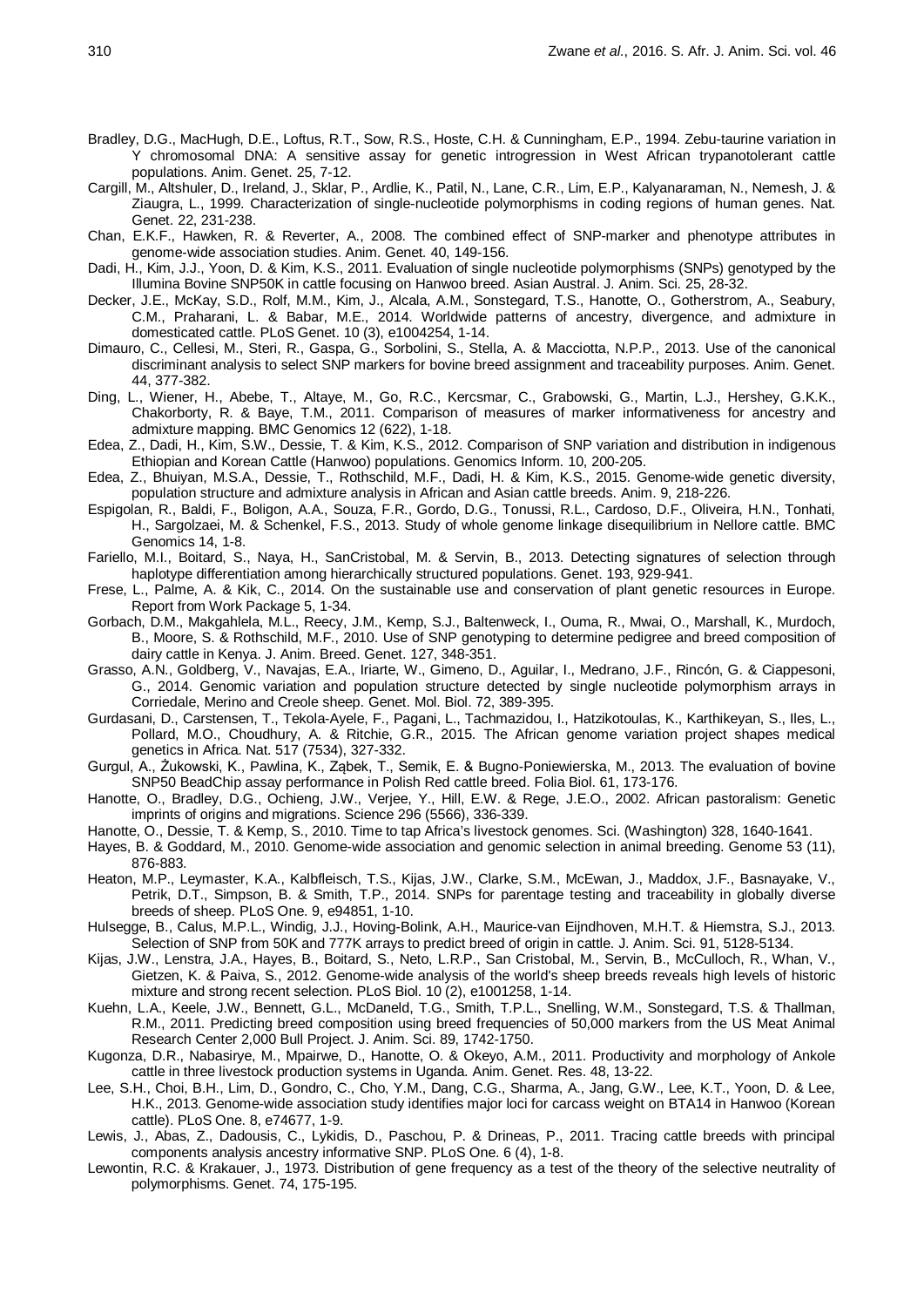- Liu, N., Chen, L., Wang, S., Oh, C. & Zhao, H., 2005. Comparison of single-nucleotide polymorphisms and microsatellites in inference of population structure. BMC Genet*.* 6, S26, 1-5.
- MacEachern, S., Hayes, B., McEwan, J. & Goddard, M., 2009. An examination of positive selection and changing effective population size in Angus and Holstein cattle populations *(Bos taurus)* using a high density SNP genotyping platform and the contribution of ancient polymorphism to genomic diversity in domestic cattle. BMC Genomics 10, 1-19.
- Makina, S.O., Muchadeyi, F.C., Van Marle-Köster, E., MacNeil, M.D. & Maiwashe, A., 2014. Genetic diversity and population structure among six cattle breeds in South Africa using a whole genome SNP panel. Front Genet. 5, 1-7.
- Mapholi, N.O., Marufu, M.C., Maiwashe, A., Banga, C.B., Muchenje, V., MacNeil, M.D., Chimonyo, M. & Dzama, K., 2014. Towards a genomics approach to tick (Acari: Ixodidae) control in cattle: A review. Ticks and Tick-Borne Dis. 5 (5), 475-483.
- Martinez-Camblor, P., Carleos, C., Baro, J.Á. & Canon, J., 2014. Standard statistical tools for the breed allocation problem. J. Appl. Statist. 41, 1848-1856.
- Mason, I.L., 1996. A World Dictionary of Livestock Breeds, Types and Varieties (4<sup>th</sup> ed.), C.A.B. International, Wallingford, Oxofordshire, UK. ISBN 0-85199-102-5.
- Matukumalli, L.K., Lawley, C.T., Schnabel, R.D., Taylor, J.F., Allan, M.F., Heaton, M.P., O'Connell, J., Moore, S.S., Smith, T.P., Sonstegard, T.S. & Van Tassell, C.P., 2009. Development and characterization of a high density SNP genotyping assay for cattle. PLoS One. 4, e5350, 1-11.
- McKay, S.D., Schnabel, R.D., Murdoch, B.M., Matukumalli, L.K., Aerts, J., Coppieters, W., Crews, D., Neto, D.E., Gill, C.A., Gao, C. & Mannen, H., 2008. An assessment of population structure in eight breeds of cattle using a whole genome SNP panel. BMC Genet. 9, 1-9.
- Michelizzi, V.N., Wu, X., Dodson, M.V., Michal, J.J., Zambrano-Varon, J., McLean, D.J. & Jiang, Z., 2011. A global view of 54,001 single nucleotide polymorphisms (SNPs) on the Illumina BovineSNP50 BeadChip and their transferability to water buffalo. Int. J. Biol. Sci. 7, 18-27.
- Mwai, O., Hanotte, O., Kwon, Y.J. & Cho, S., 2015. African indigenous cattle: unique genetic resources in a rapidly changing world. Asian Australas. J. Anim. Sci. 28, 911-921.
- Negrini, R., Nicoloso, L., Crepaldi, P., Milanesi, E., Colli, L., Chegdani, F., Pariset, L., Dunner, S., Leveziel, H., Williams, J.L. & Ajmone Marsan, P., 2009. Assessing SNP markers for assigning individuals to cattle populations. Anim. Genet. 40, 18-26.
- Nishimura, S., Watanabe, T., Ogino, A., Shimizu, K., Morita, M., Sugimoto, Y. & Takasuga, A., 2013. Application of highly differentiated SNPs between Japanese Black and Holstein to a breed assignment test between Japanese Black and  $F_1$  (Japanese Black x Holstein) and Holstein. Anim. Sci. J. 84, 1-7.
- Okello, S. & Sabiiti, E.N., 2006. Milk production of indigenous Ankole cattle in Uganda as influenced by seasonal variations in temperature, rainfall and feed quality. Makerere Univ. Res. J*.* 1, 73-92.
- Opara, A., Razpet, A. & Logar, B., 2012. Breed assignment test of Slovenian cattle breeds using microsatellites. Acta. Agric. Slov*.* 3, 167-170.
- Otten, D. & Van den Weghe, H.F., 2011. The Sustainability of Intensive Livestock Areas (ILAS): Network system and conflict potential from the perspective of animal farmers. Int. J. Food Syst. Dyn. 2, 36-51.
- Pariset, L., Mariotti, M., Nardone, A., Soysal, M.I., Ozkan, E., Williams, J.L., Dunner, S., Leveziel, H., Maroti‐Agots, A., Bodo, I. & Valentini, A., 2010. Relationships between Podolic cattle breeds assessed by single nucleotide polymorphisms (SNPs) genotyping. J. Anim. Breed. Genet. 127*,* 481-488.
- Purcell, S., Neale, B., Todd-Brown, K., Thomas, L., Ferreira, M.A., Bender, D., Maller, J., Sklar, P., De Bakker, P.I., Daly, M.J. & Sham, P.C., 2007. PLINK: A toolset for whole-genome association and population-based linkage analysis. Am. J. Hum. Genet. 81, 559-575.
- Ramos, A.M., Megens, H.J., Crooijmans, R.P.M.A., Schook, L.B. & Groenen, M.A.M., 2011. Identification of high utility SNPs for population assignment and traceability purposes in the pig using high-throughput sequencing. Anim. Genet. 42 (6), 613-620.
- Rege, J.E.O. & Tawah, C.L., 1999. The state of African cattle genetic resources II. Geographical distribution, characteristics and uses of present-day breeds and strains. Anim. Genet. Res. Inf. 26, 1-25.
- Renaudeau, D., Collin, A., Yahav, S., De Basilio, V., Gourdine, J.L. & Collier, R.J., 2012. Adaptation to hot climate and strategies to alleviate heat stress in livestock production. Anim. 6, 707-728.
- Reynolds, J., Weir, B.S. & Cockerham, C.C., 1983. Estimation of the coancestry coefficient: basis for a short-term genetic distance. Genet. 105, 767-779.
- Sanz, A., Martin‐Burriel, I., Cons, C., Reta, M., Poblador, A., Rodellar, C. & Zaragoza, P., 2014. Genetic diversity, structure and individual assignment of Casta Navarra cattle: a well‐differentiated fighting bull population. J. Anim. Breed. Genet. 131 (1), 11-18.
- Scholtz, M.M., 1988. Selection possibilities of hardy beef breeds in Africa: The Nguni example. In: 3. Congres Mondial de Reproduction et Selection des Ovins et Bovins a Viande, Paris (France), 19-23 Jun 1988. INRA.
- Scholtz, M.M., 2010. Beef breeding in South Africa (2nd ed.). Asikhulume pixArt, Rooihuiskraal, Pretoria, South Africa.
- Strydom, P.E., 2008. Do indigenous Southern African cattle breeds have the right genetics for commercial production of quality meat? Meat Sci. 80, 86-93.
- Tabangin, M.E., Woo, J.G. & Martin, L.J., 2009. The effect of minor allele frequency on the likelihood of obtaining false positives. BMC Proceedings. 3 (7), S41.
- Van Marle, J., 1974. The breeding of beef cattle in South Africa: Past, present and future. S. Afr. J. Anim. Sci. 4, 297-304.